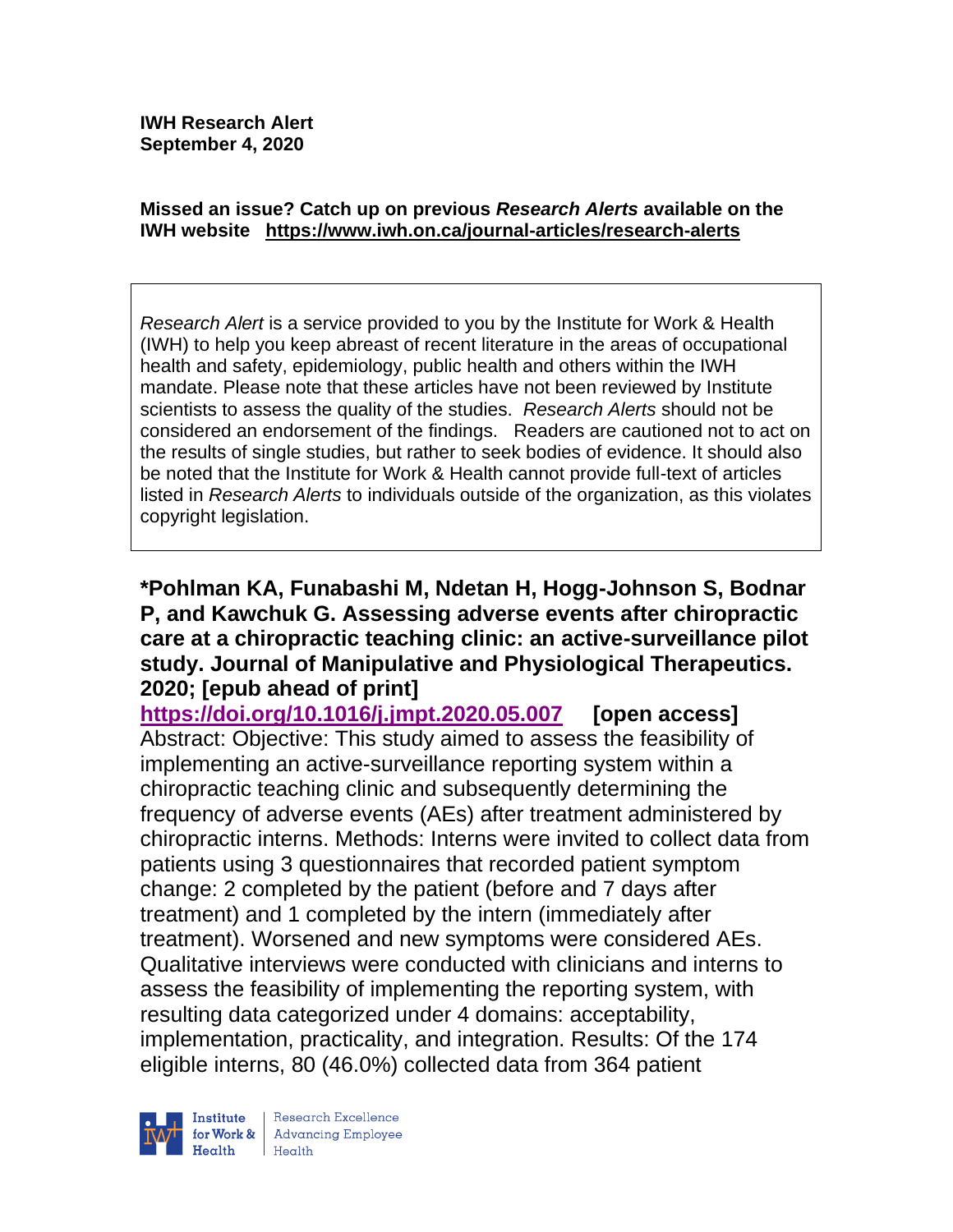encounters, with 119 (32.7%) returning their posttreatment form. Of the 89 unique patients (mean age  $=$  39.5 years; 58.4% female, 41.6% male), 40.1% presented with low back pain and 31.1% with neck pain. After treatment, 25 symptoms (8.9%) were identified as AEs, mostly reported by patients as worsening discomfort or pain. Data from qualitative interviews suggest that the AE reporting system was well accepted; however, proposed specific modifications include use of longitudinal electronic surveys. Conclusion: Our findings suggest that it is feasible to conduct an active-surveillance reporting system at a chiropractic teaching clinic. Important barriers and facilitators were identified and will be used to inform future work regarding patient safety education and research.

# **Alcocer JJ. Exploring the effect of Colorado's recreational marijuana policy on opioid overdose rates. Public Health. 2020; 185:8-14.**

# **<https://doi.org/10.1016/j.puhe.2020.04.007>**

Abstract: OBJECTIVES: Opioid overdose death rates have continued to spike exponentially from the start of the 21st century, creating what is known to be one of the worst public health crises in the United States. Simultaneously, as more states began passing medical cannabis laws (MCLs), the idea that marijuana was the solution to the opioid crisis began to spread nationwide. As some states have maintained strict medical marijuana policies, others-such as Colorado-have expanded their statutes to allow recreational marijuana sales within their state. Researchers have been able to provide sense of the public health implications resulting from MCLs, but little is known about the effects of this marijuana policy expansion. This preliminary study will focus on exploring the statewide effects of Colorado's recreational marijuana policy on the state's opioid overdose death rates. STUDY DESIGN: Because Colorado has existing panel data for opioid overdose death rates, we can use statistical software to define and create an optimal control group to adequately resemble Colorado's outcome variable of interest. This process known as the synthetic control method can provide a valid counterfactual for Colorado's opioid overdose outcomes in the absence of this policy-a Colorado that did not expand marijuana policy to the point recreational dispensaries were established. METHODS: Opioid overdose death rate data from the Centers for



| Research Excellence for Work & Advancing Employee<br>Health Health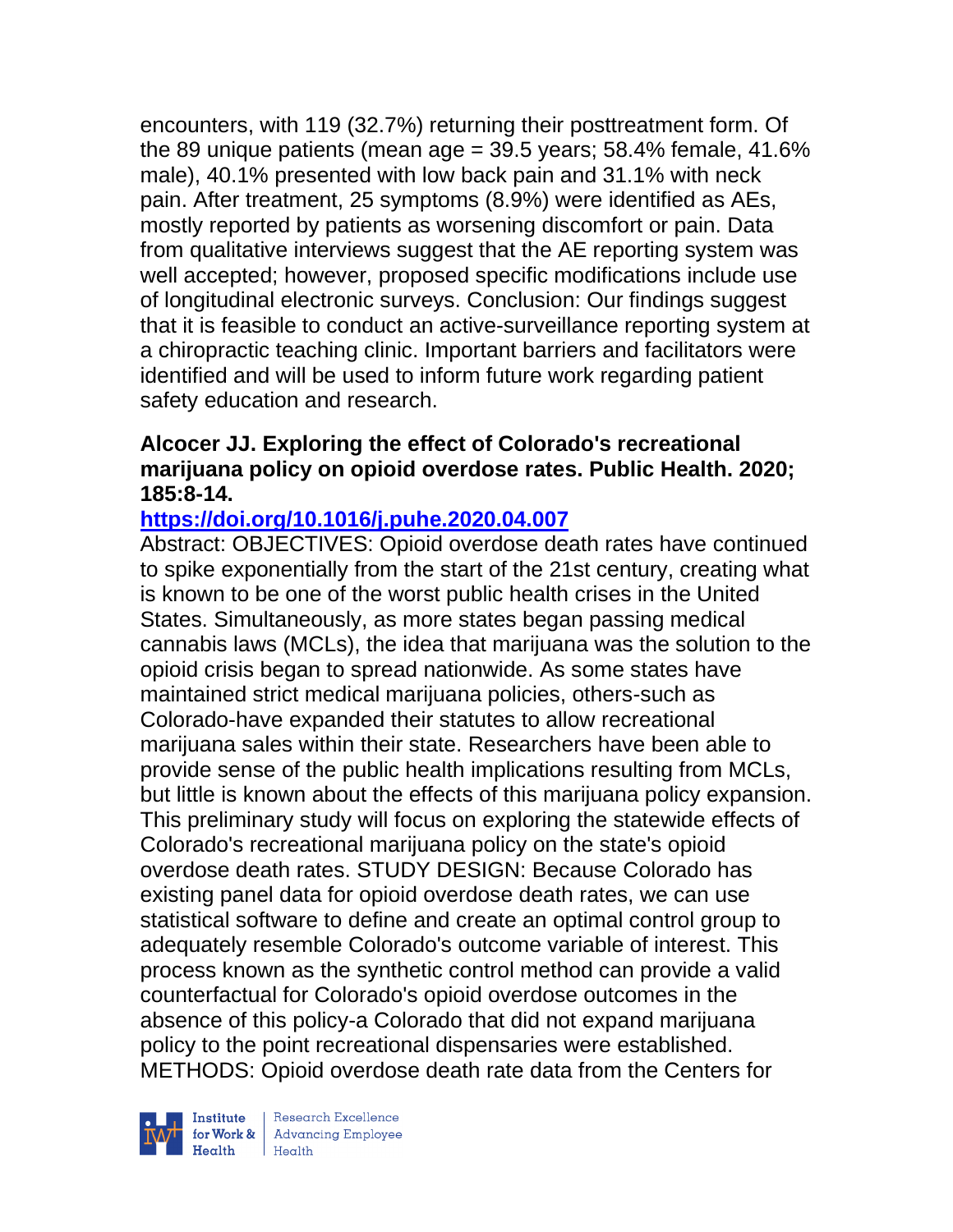Disease Control and Prevention's Wide-ranging Online Data for Epidemiologic Research (WONDER) will be used to construct a synthetic control unit composed of a donor pool of states resembling Colorado's regulatory environment pertaining to marijuana before legalization. The synthetic control unit allows for a comparative observation of overdose rate trends in Colorado and its synthetic counterpart for the years 1999-2017, all while including a set of predictor variables for robustness checks. A difference-in-difference estimate will then help us observe the effects of the treatment given to Colorado. Inference tests will be conducted to evaluate the method's predictive power and significance of the results. RESULTS: The results of the synthetic control model and its outcomes showed that the estimated negative 5% drop in overdose death rates was deemed insignificant on conducting a placebo in-space analysis, meaning there is not enough evidence to prove that opening recreational dispensaries as a result of recreational marijuana legislation was instrumental in reducing Colorado's ongoing opioid crisis depicted through opioid overdose deaths. CONCLUSION: Owing to the lack of additional post-treatment data and captured lagged effects, it is too soon to dismiss this policy as inadequate in combating the opioid epidemic. Once additional post-treatment data become available, the study can be reproduced to obtain more robust results and achieve a clearer understanding of the policy implications shown

**Awsumb JM, Carter EW, Schutz MA, and McMillan ED. Perspectives of pre-employment transition services providers on preparing youth with disabilities for employment. Journal of Vocational Rehabilitation. 2020; 53(2):205-218. <https://doi.org/10.3233/JVR-201097>** 

**Axen I, Bjork Bramberg E, Vaez M, Lundin A, and Bergstram G. Interventions for common mental disorders in the occupational health service: a systematic review with a narrative synthesis. International Archives of Occupational and Environmental Health. 2020; 93(7):823-838.** 

**<https://doi.org/10.1007/s00420-020-01535-4> [open access]** Abstract: INTRODUCTION: Common mental disorders (CMD) are leading causes of decreased workability in Sweden and worldwide.

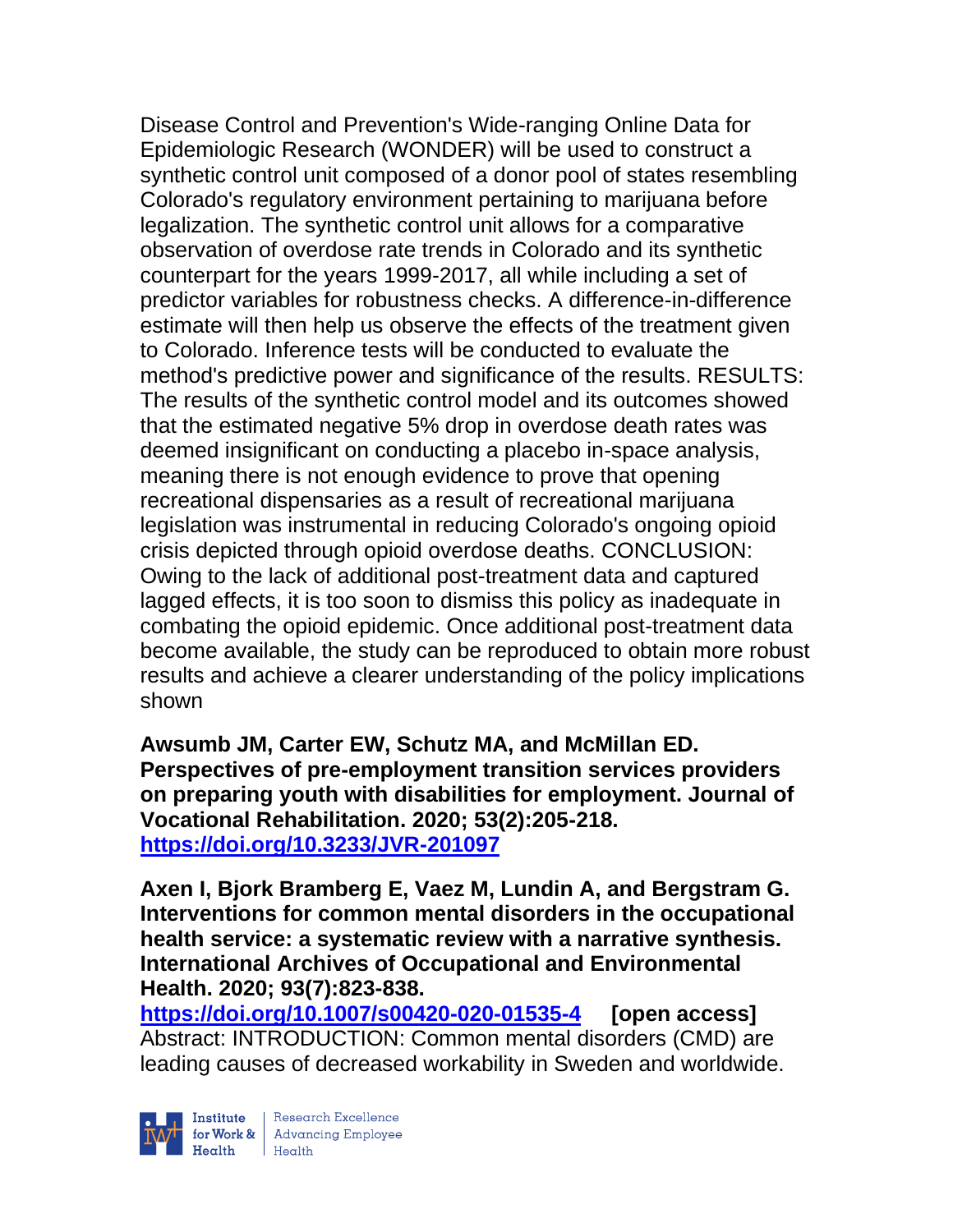Effective interventions to prevent or treat such disorders are important for public health. OBJECTIVE: To synthesize the research literature regarding occupational health service (OHS) interventions targeting prevention or reduction of CMD among employees. The effect on workability (sickness absence, return-to-work and selfreported workability) and on CMD symptoms was evaluated in a narrative analysis. DATA SOURCES: The literature search was performed in four electronic databases in two searches, in 2014 and in 2017. ELIGIBILITY CRITERIA (USING PICO): Population: studies investigating employees at risk or diagnosed with CMD, as well as preventive workplace intervention targeting mental health. INTERVENTION: studies where the recruitment or the intervention was delivered by the OHS or OHS personnel were included. CONTROL: individuals or groups who did not receive the target intervention. OUTCOME: all types of outcomes concerning sickness absence and psychological health were included. Study quality was assessed using a Swedish AMSTAR-based checklist, and results from studies with low or medium risk of bias were narratively synthesized based on effect or absence thereof. RESULTS: Thirtythree studies were included and assessed for risk of bias. Twentyone studies had low or medium risk of bias. In 18 studies, rehabilitation interventions were evaluated, 11 studies concerned interventions targeting employees at risk for developing CMD and four studies investigated preventive interventions. Work-focused cognitive behavioral therapy and problem-solving skill interventions decreased time to first return-to-work among employees on sick leave for CMD in comparison with treatment-as-usual. However, effect on return to full-time work was not consistent, and these interventions did not consistently improve CMD symptoms. Selective interventions targeting employees at risk of CMD and preventive interventions for employees were heterogeneous, so replication of these studies is necessary to evaluate effect. LIMITATIONS: Other workplace interventions outside the OHS may have been missed by our search. There was considerable heterogeneity in the included studies, and most studies were investigating measures targeting the individual worker. Interventions at the workplace/organizational level were less common. CONCLUSIONS AND IMPLICATION OF KEY FINDINGS: Return-to-work and improvement of CMD symptoms are poorly correlated and should be addressed simultaneously in future



Institute Research Excellence<br>
for Work & Advancing Employee<br>
Health Health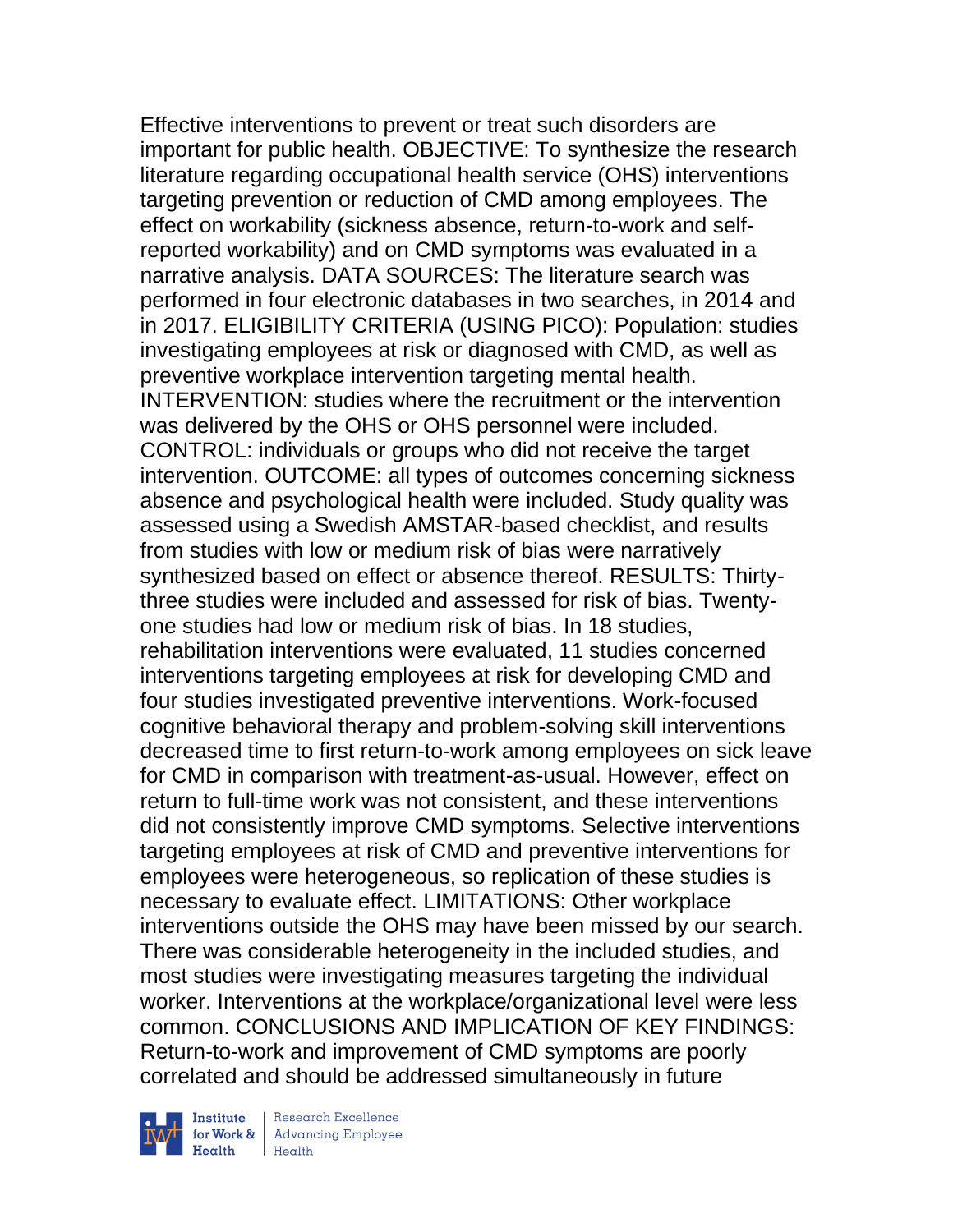interventions. Further, interventions for CMD administered through the occupational health service require further study. Rehabilitative and preventive strategies should be evaluated with scientifically robust methods, to examine the effectiveness of such interventions

# **Curcuruto M, Strauss K, Axtell C, and Griffin MA. Voicing for safety in the workplace: a proactive goal-regulation perspective. Safety Science. 2020; 131:104902.**

**<https://doi.org/10.1016/j.ssci.2020.104902>** 

### **Fang X, Zhang J, Teng C, Zhao K, Su KP, Wang Z, et al. Depressive symptoms in the front-line non-medical workers during the COVID-19 outbreak in Wuhan. Journal of Affective Disorders. 2020; 276:441-445.**

**<https://doi.org/10.1016/j.jad.2020.06.078>** 

Abstract: Background: The outbreak of Coronavirus Disease 2019 (COVID-19) has been raising global anxiety and fear to the real or perceived health threat from the virus. This study aimed to investigate the psychological impacts and depression in the front-line nonmedical workers in Wuhan, the first and the worst hit place by COVID-19. Methods: A total of 191 front-line non-medical workers in Wuhan were recruited by online survey. The Positive and Negative Affect Schedule (PANAS), the Stress Reaction Questionnaire (SRQ) and the Patient Health Questionnaire-9 (PHQ) were used. Results: The results showed that 50.3% (96) participants reported the clinically significant symptoms of depression. Among them, 33.0% (63) participants were with mild depression, 10.5% (20) participants with moderate depression, 5.8% (11) with moderately severe depression, and 1.0% (2) with severe depression. Participants with depression tend to be post-90 s (the generation born after 1990s), females, with increased levels of stress reactions, increased negative affects, but lower positive affects compared to these without depression. The stepwise logistic regression analysis revealed that post-90 s ( $\beta$  = 0.908, P = 0.016), the emotional reaction ( $\beta$  = 0.122, P = 0.005) and physical reaction ( $\beta$  = 0.124, P = 0.020) in SQR were significant independent responsible for the development of depression. Conclusion: The findings of the present study suggest the targeted psychological intervention measures should be developed to improve

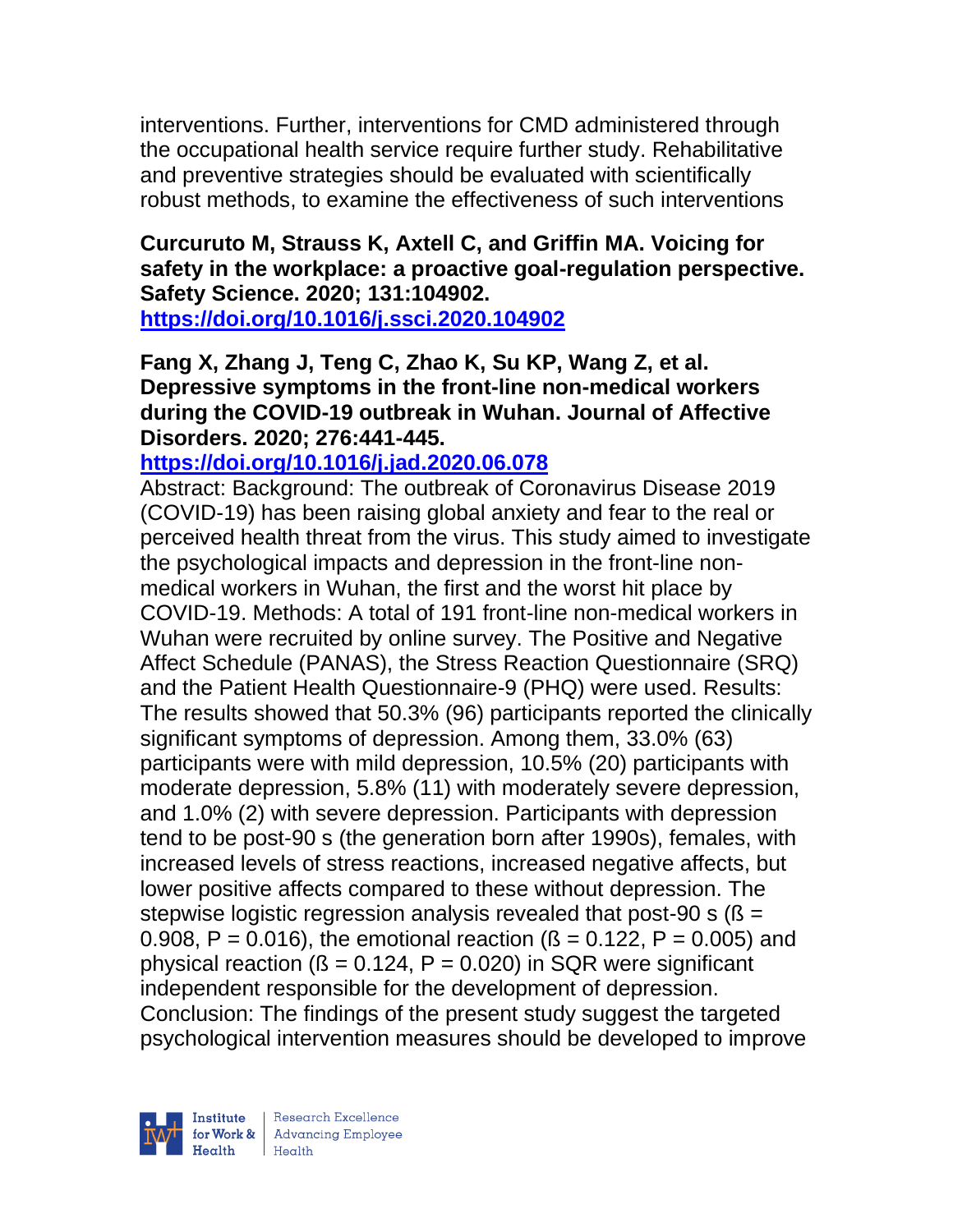the mental health of non-medical workers on the front-line of COVID-19 epidemic, especially the females and younger individuals.

#### **Ge CB, Kim J, Labreche F, Heer E, Song C, Arrandale VH, et al. Estimating the burden of lung cancer in Canada attributed to occupational radon exposure using a novel exposure assessment method. International Archives of Occupational and Environmental Health. 2020; 93(7):871-876.**

**<https://doi.org/10.1007/s00420-020-01537-2> [open access]** Abstract: Objective: Exposure to radon causes lung cancer. The scope and impact of exposure among Canadian workers have not been assessed. Our study estimated occupational radon exposure in Canada and its associated lung cancer burden. Methods: Exposed workers were identified among the working population during the risk exposure period (1961-2001) using data from the Canadian Census and Labour Force Survey. Exposure levels were assigned based on 12,865 workplace radon measurements for indoor workers and assumed to be 1800 mg/m3 for underground workers. Lung cancer risks were calculated using the Biological Effects of Ionizing Radiation (BEIR) VI exposure-age-concentration model. Population attributable fractions were calculated with Levin's equation and applied to 2011 Canadian lung cancer statistics. Results: Approximately 15.5 million Canadian workers were exposed to radon during the risk exposure period. 79% of exposed workers were exposed to radon levels < 50 Bq/m3 and 4.8% were exposed to levels > 150 Bq/m3. We estimated that 0.8% of lung cancers in Canada were attributable to occupational radon exposure, corresponding to approximately 188 incident lung cancers in 2011. Conclusions: The lung cancer burden associated with occupational radon exposure in Canada is small, with the greatest burden occurring among those exposed to low levels of radon.

#### **Gjengedal RGH, Reme SE, Osnes K, Lagerfeld SE, Blonk RWB, Sandin K, et al. Work-focused therapy for common mental disorders: a naturalistic study comparing an intervention group with a waitlist control group. Work. 2020; 66(3):657-667. <https://doi.org/10.3233/WOR-203208>**

Abstract: Background: Common mental disorders (CMD) are leading causes of sickness absence. Treatments for CMD that both reduce



| Research Excellence for Work & Advancing Employee<br>Health Health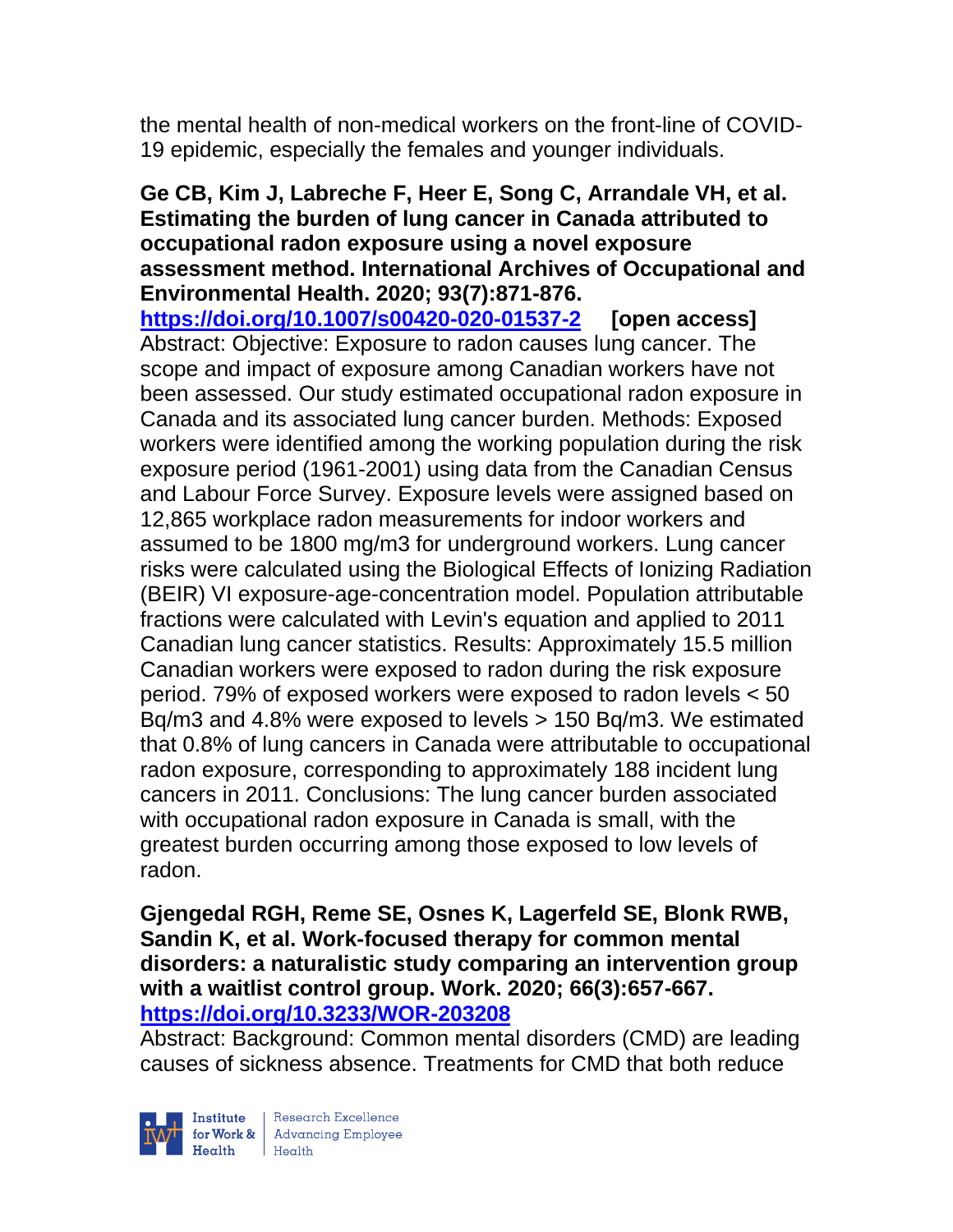symptoms and support work participation urgently need to be developed. Objective: Determine the potential effects of work-focused therapy combining work interventions with either meta cognitive therapy or cognitive behavioural therapy (W-MCT/CBT) for patients with CMD on sick leave. Methods: Naturalistic study with a quasiexperimental approach. Pre- and post-scores (return to work, symptoms, return-to-work self-efficacy, clinical recovery from depression and anxiety) were compared between the intervention group (n = 87) who received immediate treatment over an average of 10.40 sessions  $(SD = 3.09)$  and the non-randomized waitlist control group (n = 95) that had waited an average of 11.18 weeks (SD = 2.29). Results: Significantly more patients returned fully to work in the intervention group (41.4%) than the control group (26.3%). Effect sizes for self-efficacy scores, depression and anxiety were large in the intervention group ( $d = 1.28, 1.01, 1.58$ ), and significantly lower in the control group ( $d = 0.60, 0.14, 0.45$ ). Significantly more patients in the treatment group than control group recovered from depression (54.1% vs. 12.8%) and anxiety (50.0% vs.10.6%). Conclusions: W-MCT/CBT may be an effective intervention for patients on sick leave due to CMD.

**Gorst SL, Prinsen CAC, Salcher-Konrad M, Matvienko-Sikar K, Williamson PR, and Terwee CB. Methods used in the selection of instruments for outcomes included in core outcome sets have improved since the publication of the COSMIN/COMET guideline. Journal of Clinical Epidemiology. 2020; 125:64-75. <https://doi.org/10.1016/j.jclinepi.2020.05.021> [open access]** Abstract: OBJECTIVES: Once a core outcome set (COS) has been defined, it is important to achieve consensus on how these outcomes should be measured. The aims of this systematic review were to gain insight into the methods used to select outcome measurement instruments and to determine whether methods have improved following the COnsensus-based Standards for the selection of health Measurement INstruments (COSMIN)/Core Outcome Measures in Effectiveness Trials (COMET) guideline publication. STUDY DESIGN AND SETTING: Eligible articles, which were identified from the annual COMET systematic review, concerned any COS development studies that provided a recommendation on how to measure the outcomes included in the COS. Data were extracted on the methods



| Research Excellence Finantium Research Excellence<br>
Finantium Research Employee<br>
Realth Health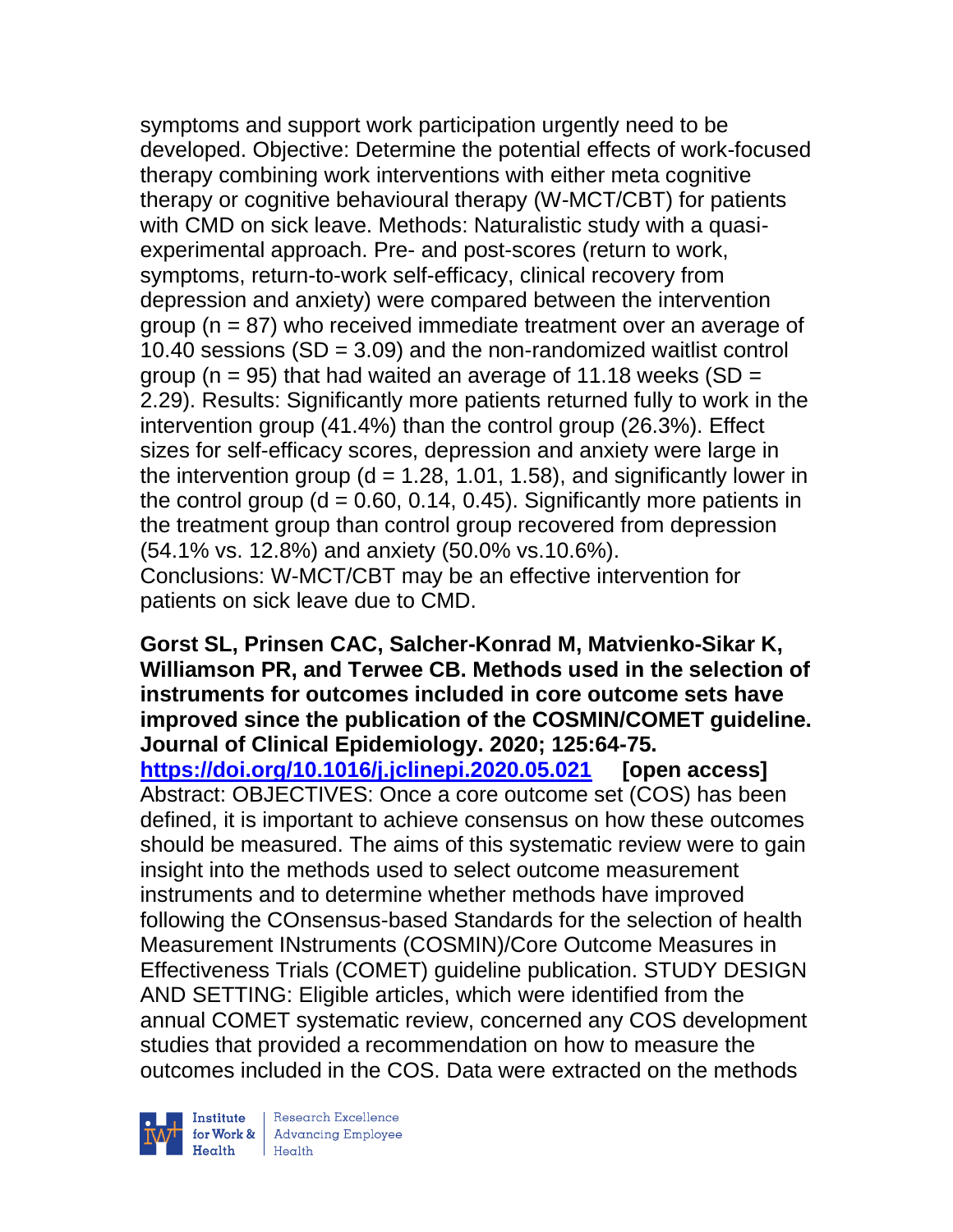used to select outcome measurement instruments in accordance with the COSMIN/COMET guideline. RESULTS: Of the 118 studies included in the review, 48% used more than one source of information when finding outcome measurement instruments, and 74% performed some form of quality assessment of the measurement instruments. Twenty-three studies recommended one single instrument for each core outcome included in the COS. Clinical experts and public representatives were involved in selecting instruments in 62% and 28% of studies, respectively. CONCLUSION: Methods used to select outcome measurement instruments have improved since the publication of the COSMIN/COMET guideline. Going forward, COS developers should ensure that recommended outcome measurement instruments have sufficient content validity. In addition, COS developers should recommend one instrument for each core outcome to contribute to the overarching goal of uniformity in outcome reporting

**Ji Z, Pons DJ, and Pearse J. Integrating occupational health and safety into plant simulation. Safety Science. 2020; 130:104898. <https://doi.org/10.1016/j.ssci.2020.104898>** 

**Lee HE, Kim I, Kim MH, and Kawachi I. Increased risk of suicide after occupational injury in Korea. Occupational and Environmental Medicine. 2020; [epub ahead of print]. <https://doi.org/10.1136/oemed-2020-106687> [open access]** Abstract: Objectives: This study sought to investigate the association between occupational injury and subsequent risk of suicide in Korea. Methods: We linked compensation data for 775 537 workers injured at work during 2003-2014 with National Death Registry through 2015. Suicide among injured workers was compared with the economically active population in Korea separately for men and women by calculating SMRs, with 95% CIs. Results: Injured workers showed higher mortality from suicide for both men (SMR=2.22, 95% CI 2.14 to 2.31) and women (SMR=2.11, 95% CI 1.81 to 2.45) compared with the economically active population in Korea. Conclusions: Occupational injuries are associated with substantially elevated suicide risk in Korea. The results suggest the importance of social policies to protect and support injured workers as well as intensifying efforts to prevent workplace injuries.

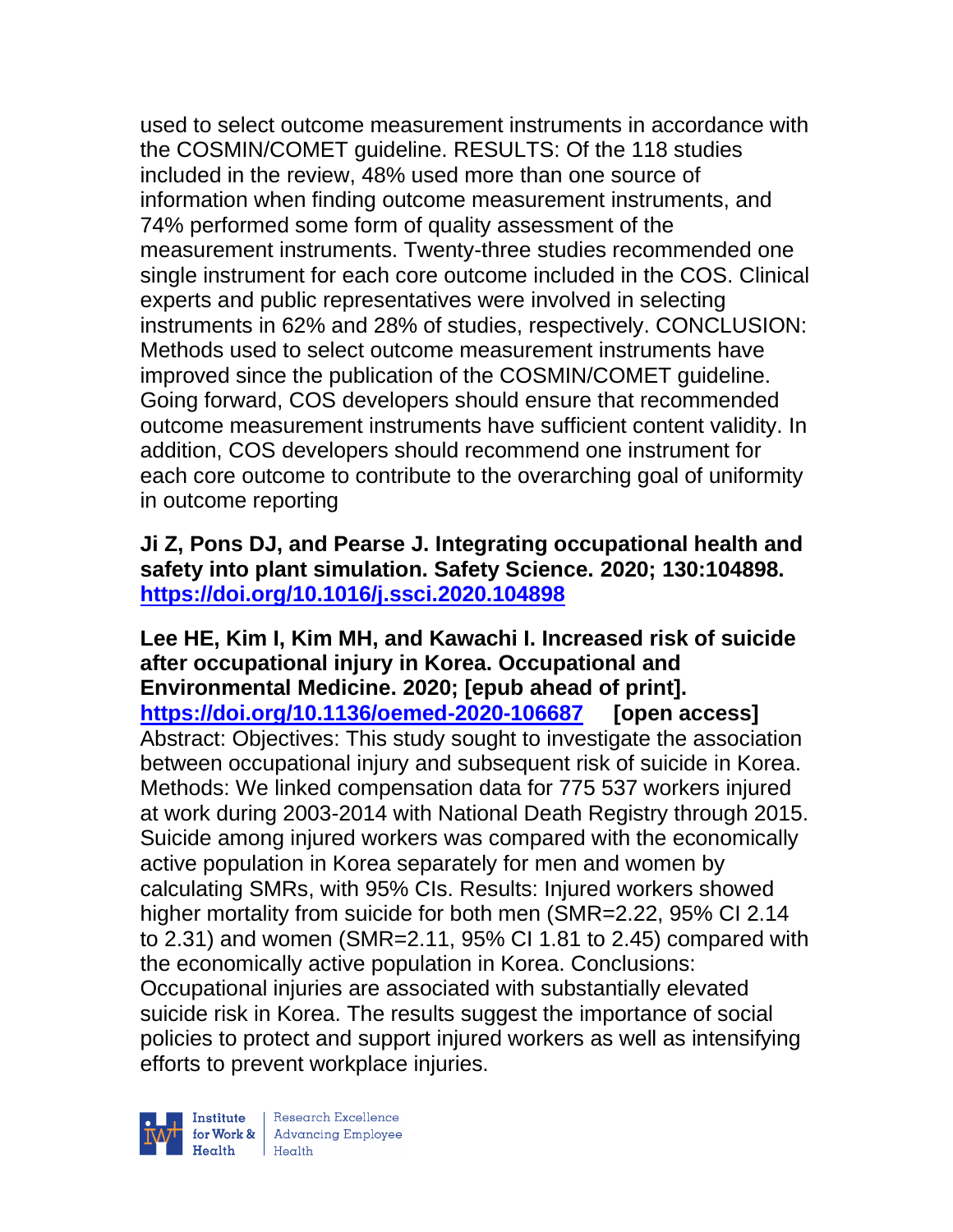#### **Marchand A and Blanc ME. Chronic diseases, age and gender: examining the contribution to burnout symptoms in a sample of 2075 Canadian workers. International Archives of Occupational and Environmental Health. 2020; 93(7):853-861. <https://doi.org/10.1007/s00420-020-01534-5>**

Abstract: PURPOSE: This cross-sectional study aims to evaluate the role of chronic diseases, and their interactions with age and gender, on the emotional exhaustion component of the burnout syndrome. METHODS: Data came from the Salveo Study conducted in 2009- 2012. It contained a random sample of 2075 Canadian workers employed in 63 workplaces. Multilevel regression models were estimated. Main effects of chronic diseases were first evaluated, and then age-chronic diseases interactions were tested. Analyses were performed on the total sample and stratified by gender. All analyses were adjusted for work conditions decision latitude, physical and psychological demands, work hours, social support and rewards. RESULTS: Mental and behavioural disorders, diseases of the nervous system, the musculoskeletal system and connective tissue, and genitourinary system are associated with a higher level of burnout symptoms. Associations with mental and behavioural disorders, and diseases of the nervous system are stronger for men than women. Age increases the association of behavioural disorders, diseases of the nervous system, and genitourinary system and burnout. Age may moderate the association of nervous and genitourinary systems diseases with burnout in women. CONCLUSION: Workplaces must be more proactive to better recognise the role of chronic diseases on burnout and to implement preventive measures. The development of interventions towards specific risk groups is needed

**Marmot M and Allen J. COVID-19: exposing and amplifying inequalities. Journal of Epidemiology and Community Health. 2020; 74(9):681-682.** 

**<https://doi.org/10.1136/jech-2020-214720>** 

**Oakman J, Stevens M, Karstad K, Hallman DM, Rugulies R, and Holtermann A. Do organisational and ward-level factors explain the variance in multi-site musculoskeletal pain in eldercare workers? A multi-level cross-sectional study. International** 

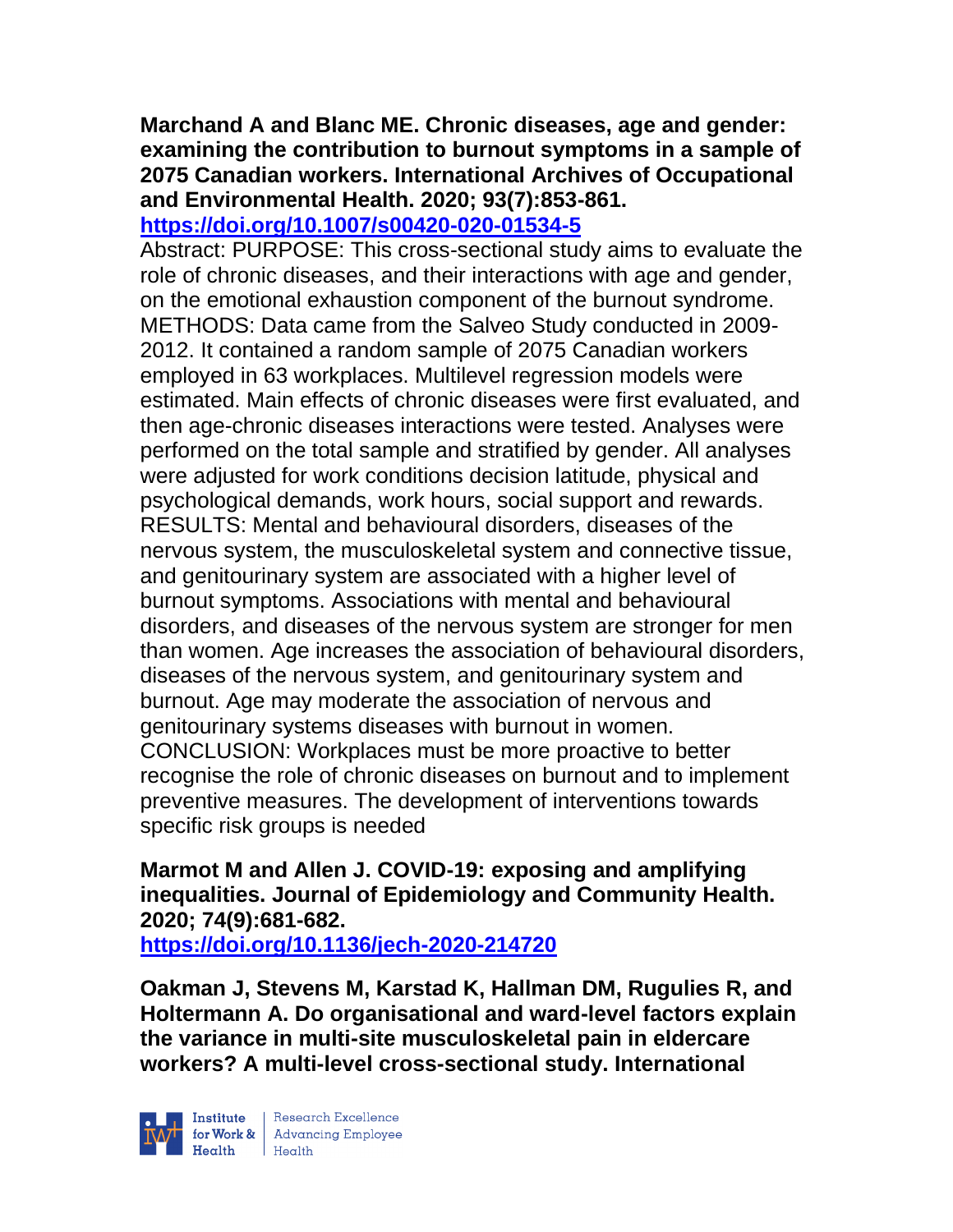# **Archives of Occupational and Environmental Health. 2020; 93(7):891-898.**

# **<https://doi.org/10.1007/s00420-020-01540-7>**

Abstract: PURPOSE: Multi-site musculoskeletal pain (MSP) is highly prevalent among eldercare workers, leading to increased incidence of sickness absence and early retirement. Most research on MSP in eldercare workers has focused on individual-level factors reported by the employees, with limited focus at the organisation and ward level. To address this gap, the aim of this study was to investigate whether organisation and ward-level factors explain the variance in MSP among Danish eldercare workers. METHODS: A multi-level crosssectional study was conducted among 20 Danish nursing homes, containing 126 wards, and 418 workers who participated in measurements of organisational factors, working environment factors, and MSP (classified as reporting pain in 2 or more body regions). Data were collected at the level of the organisation, ward, and individual. The proportion of variance in MSP explained by each level was estimated using variance components analysis. The association between factors at each level of the organisation and MSP was investigated using generalised linear mixed-effects regression. RESULTS: Sixty seven percent of participants reported having MSP. The organisational and ward-level factors explained 0% of the variance in MSP, while the individual-level factors explained 100% of the variance in MSP. Moreover, no factors at the organisational and ward levels showed statistically significant associations with MSP. Individual-level perceived physical exertion and quantitative demands had a statistically significant association with a higher prevalence of MSP. CONCLUSIONS: The organisation and ward levels did not contribute to explaining any of the variance in MSP. All variance in MSP was explained at the individual level

**Peiro JM, Nielsen K, Latorre F, Shepherd R, and Vignoli M. Safety training for migrant workers in the construction industry: a systematic review and future research agenda. Journal of Occupational Health Psychology. 2020; 25(4):275-295. <https://doi.org/10.1037/ocp0000178>** 

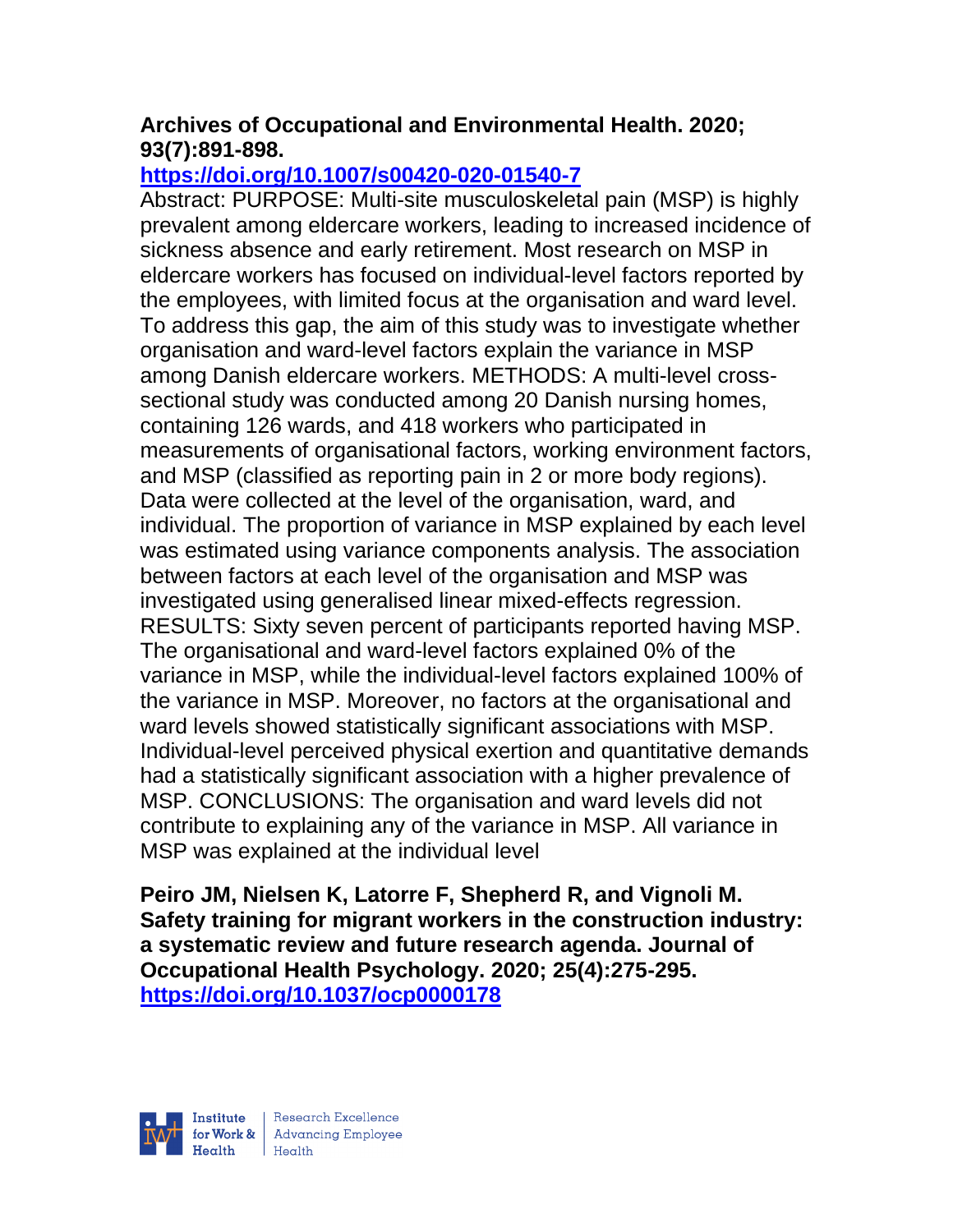**Scognamiglio A. Paid sick leave and employee absences. Labour. 2020; 34(3):305-322. <https://doi.org/10.1111/labr.12171>** 

#### **Silva DS and Smith MJ. Social distancing, social justice, and risk during the COVID-19 pandemic. Canadian Journal of Public Health. 2020; 111(4):459-461.**

**<https://doi.org/10.17269/s41997-020-00354-x> [open access]** Abstract: Social distancing is an important and necessary measure to help arrest the spread of SARS-CoV-2 during the COVID-19 pandemic. However, it does place persons who are socially or politically marginalized, including those who are of lower socioeconomic status, at risk of further harms. In other words, marginalized or disadvantaged persons are at risk of both contracting SARS-CoV-2 and the risk of harms that may come about because of the social distancing measures themselves. Finally, a third layer of risk faced by marginalized persons would be the overuse of utility (i.e., maximize the benefit of resource x) as the primary ethics principle upon which to make allocation decisions, since oftentimes it is resource-intensive to help those in positions of social marginality. This three-fold risk of harm to which marginalized persons are subjected runs counter to the very notion of social justice that underpins public health. Social distancing in a socially just manner requires dialoguing with affected populations and providing social supports to marginalized persons, regardless of the associated costs

### **Waongenngarm P, van der Beek AJ, Akkarakittichoke N, and Janwantanakul P. Perceived musculoskeletal discomfort and its association with postural shifts during 4-h prolonged sitting in office workers. Applied Ergonomics. 2020; 89:103225. <https://doi.org/10.1016/j.apergo.2020.103225>**

Abstract: This study examined the characteristics of perceived discomfort and postural shifts at different magnitudes during a 4-h sitting period and the association between perceived discomfort and number of postural shifts. Forty healthy participants continuously typed a standardized text passage at a computer work station for 4 h. Subjects rated perceived body discomfort using Borg's CR-10 scale in 10 body regions (i.e. neck, shoulder, elbow, wrist/hand, upper back, lower back, buttock, thigh, knee, and ankle/foot). A seat



| Research Excellence for Work & Advancing Employee<br>Health Health